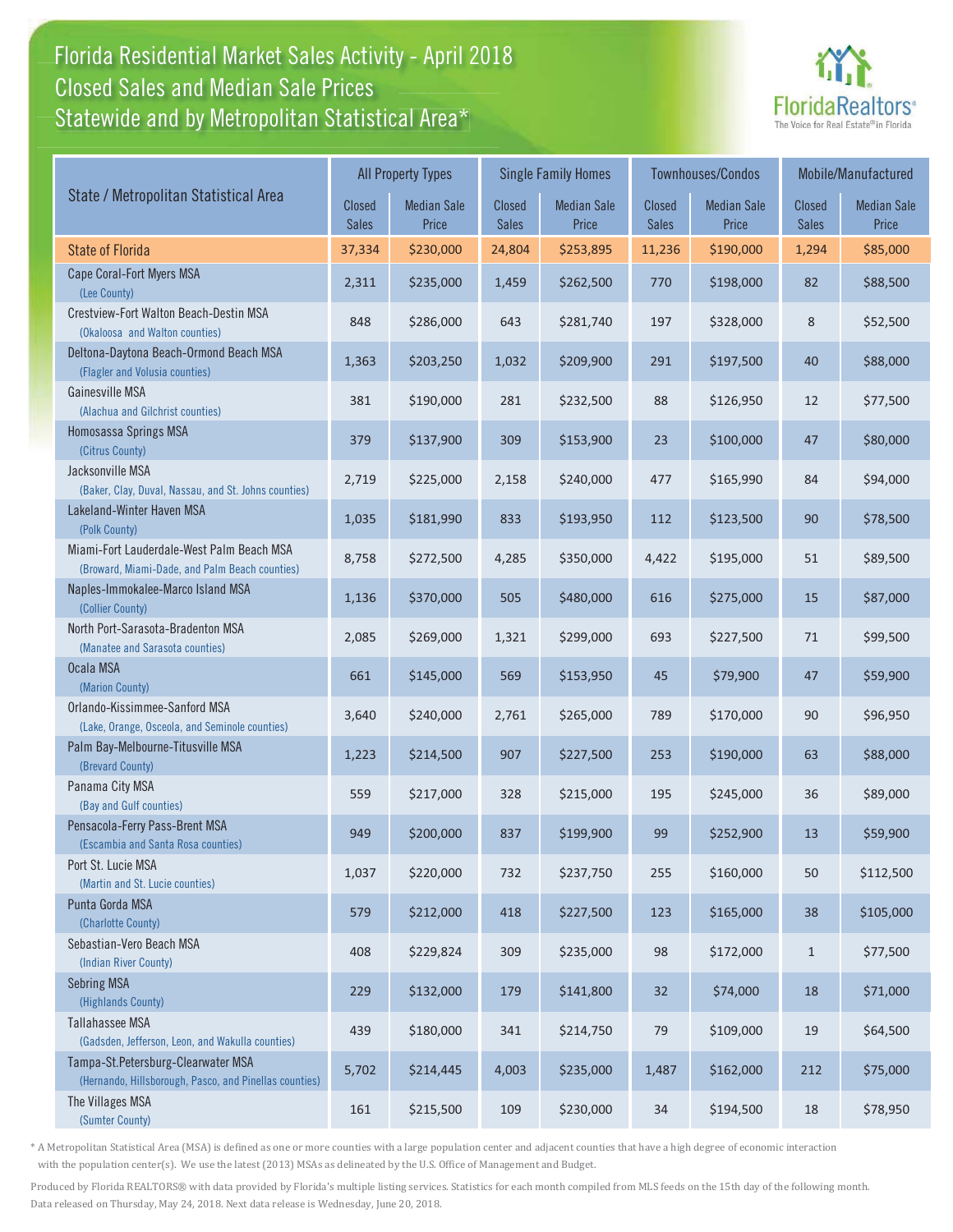## Florida Residential Market Sales Activity - April 2018 Florida Residential Market Sales Activity Listed by County Closed Sales and Median Sale Prices



| County                     | <b>All Property Types</b>     |                             |                        | <b>Single Family Homes</b>  |                        | Townhouses/Condos           | Mobile/Manufactured    |                             |
|----------------------------|-------------------------------|-----------------------------|------------------------|-----------------------------|------------------------|-----------------------------|------------------------|-----------------------------|
|                            | <b>Closed</b><br><b>Sales</b> | <b>Median Sale</b><br>Price | Closed<br><b>Sales</b> | <b>Median Sale</b><br>Price | Closed<br><b>Sales</b> | <b>Median Sale</b><br>Price | Closed<br><b>Sales</b> | <b>Median Sale</b><br>Price |
| Alachua County             | 369                           | \$190,900                   | 274                    | \$233,440                   | 88                     | \$126,950                   | 7                      | \$120,000                   |
| <b>Baker County</b>        | 27                            | \$164,900                   | 21                     | \$185,000                   | 0                      | (No Sales)                  | 6                      | \$93,750                    |
| <b>Bay County</b>          | 512                           | \$215,000                   | 287                    | \$213,000                   | 194                    | \$245,000                   | 31                     | \$102,000                   |
| <b>Bradford County</b>     | 26                            | \$99,500                    | 14                     | \$140,500                   | $\mathbf{1}$           | \$145,000                   | 11                     | \$77,777                    |
| <b>Brevard County</b>      | 1,223                         | \$214,500                   | 907                    | \$227,500                   | 253                    | \$190,000                   | 63                     | \$88,000                    |
| <b>Broward County</b>      | 3,033                         | \$251,750                   | 1,378                  | \$355,500                   | 1,631                  | \$161,500                   | 24                     | \$100,000                   |
| <b>Calhoun County</b>      | $\overline{2}$                | \$192,500                   | 2                      | \$192,500                   | 0                      | (No Sales)                  | 0                      | (No Sales)                  |
| <b>Charlotte County</b>    | 579                           | \$212,000                   | 418                    | \$227,500                   | 123                    | \$165,000                   | 38                     | \$105,000                   |
| <b>Citrus County</b>       | 379                           | \$137,900                   | 309                    | \$153,900                   | 23                     | \$100,000                   | 47                     | \$80,000                    |
| <b>Clay County</b>         | 332                           | \$192,000                   | 272                    | \$210,000                   | 32                     | \$130,900                   | 28                     | \$71,250                    |
| <b>Collier County</b>      | 1,136                         | \$370,000                   | 505                    | \$480,000                   | 616                    | \$275,000                   | 15                     | \$87,000                    |
| <b>Columbia County</b>     | 68                            | \$146,900                   | 53                     | \$179,000                   | $\mathbf 0$            | (No Sales)                  | 15                     | \$62,000                    |
| <b>DeSoto County</b>       | 26                            | \$149,000                   | 18                     | \$148,500                   | 4                      | \$167,500                   | $\overline{4}$         | \$110,000                   |
| <b>Dixie County</b>        | 17                            | \$77,000                    | 8                      | \$88,950                    | $\overline{2}$         | \$103,500                   | $\overline{7}$         | \$58,750                    |
| <b>Duval County</b>        | 1,418                         | \$197,904                   | 1,149                  | \$210,476                   | 254                    | \$147,600                   | 15                     | \$79,900                    |
| <b>Escambia County</b>     | 504                           | \$175,975                   | 425                    | \$173,000                   | 75                     | \$250,000                   | $\overline{4}$         | \$29,500                    |
| <b>Flagler County</b>      | 272                           | \$219,950                   | 225                    | \$220,017                   | 39                     | \$225,000                   | 8                      | \$138,000                   |
| <b>Franklin County</b>     | 40                            | \$286,450                   | 34                     | \$322,500                   | $\overline{4}$         | \$126,750                   | $\overline{2}$         | \$89,500                    |
| <b>Gadsden County</b>      | 31                            | \$135,500                   | 28                     | \$141,500                   | $\pmb{0}$              | (No Sales)                  | 3                      | \$36,000                    |
| <b>Gilchrist County</b>    | 12                            | \$90,000                    | 7                      | \$140,000                   | $\boldsymbol{0}$       | (No Sales)                  | 5                      | \$67,000                    |
| <b>Glades County</b>       | 9                             | \$155,000                   | 3                      | \$187,000                   | $\boldsymbol{0}$       | (No Sales)                  | 6                      | \$97,700                    |
| <b>Gulf County</b>         | 47                            | \$265,000                   | 41                     | \$279,900                   | $\mathbf{1}$           | \$500,000                   | 5                      | \$55,000                    |
| <b>Hamilton County</b>     | 5                             | \$90,000                    | 5                      | \$90,000                    | 0                      | (No Sales)                  | 0                      | (No Sales)                  |
| <b>Hardee County</b>       | 10                            | \$129,000                   | 10                     | \$129,000                   | 0                      | (No Sales)                  | $\mathbf 0$            | (No Sales)                  |
| <b>Hendry County</b>       | 29                            | \$131,990                   | 24                     | \$144,500                   | 0                      | (No Sales)                  | 5                      | \$99,000                    |
| <b>Hernando County</b>     | 421                           | \$160,900                   | 368                    | \$172,000                   | 6                      | \$106,000                   | 47                     | \$80,000                    |
| <b>Highlands County</b>    | 229                           | \$132,000                   | 179                    | \$141,800                   | 32                     | \$74,000                    | 18                     | \$71,000                    |
| <b>Hillsborough County</b> | 2,052                         | \$230,000                   | 1,562                  | \$249,000                   | 466                    | \$165,000                   | 24                     | \$132,750                   |
| <b>Holmes County</b>       | 10                            | \$42,750                    | 7                      | \$38,000                    | 0                      | (No Sales)                  | 3                      | \$47,500                    |
| <b>Indian River County</b> | 408                           | \$229,824                   | 309                    | \$235,000                   | 98                     | \$172,000                   | $\mathbf{1}$           | \$77,500                    |
| Jackson County             | $31\,$                        | \$129,000                   | $27\,$                 | \$145,000                   | 0                      | (No Sales)                  | 4                      | \$27,250                    |
| Jefferson County           | 16                            | \$212,450                   | 14                     | \$240,500                   | $\boldsymbol{0}$       | (No Sales)                  | $\overline{2}$         | \$92,250                    |
| Lafayette County           | $\overline{2}$                | \$535,000                   | 2                      | \$535,000                   | $\pmb{0}$              | (No Sales)                  | 0                      | (No Sales)                  |
| <b>Lake County</b>         | 613                           | \$214,900                   | 527                    | \$226,650                   | 38                     | \$201,500                   | 48                     | \$86,000                    |
| Lee County                 | 2,311                         | \$235,000                   | 1,459                  | \$262,500                   | 770                    | \$198,000                   | 82                     | \$88,500                    |

Produced by Florida REALTORS® with data provided by Florida's multiple listing services. Statistics for each month compiled from MLS feeds on the 15th day of the following month. Data released on Thursday, May 24, 2018. Next data release is Wednesday, June 20, 2018.